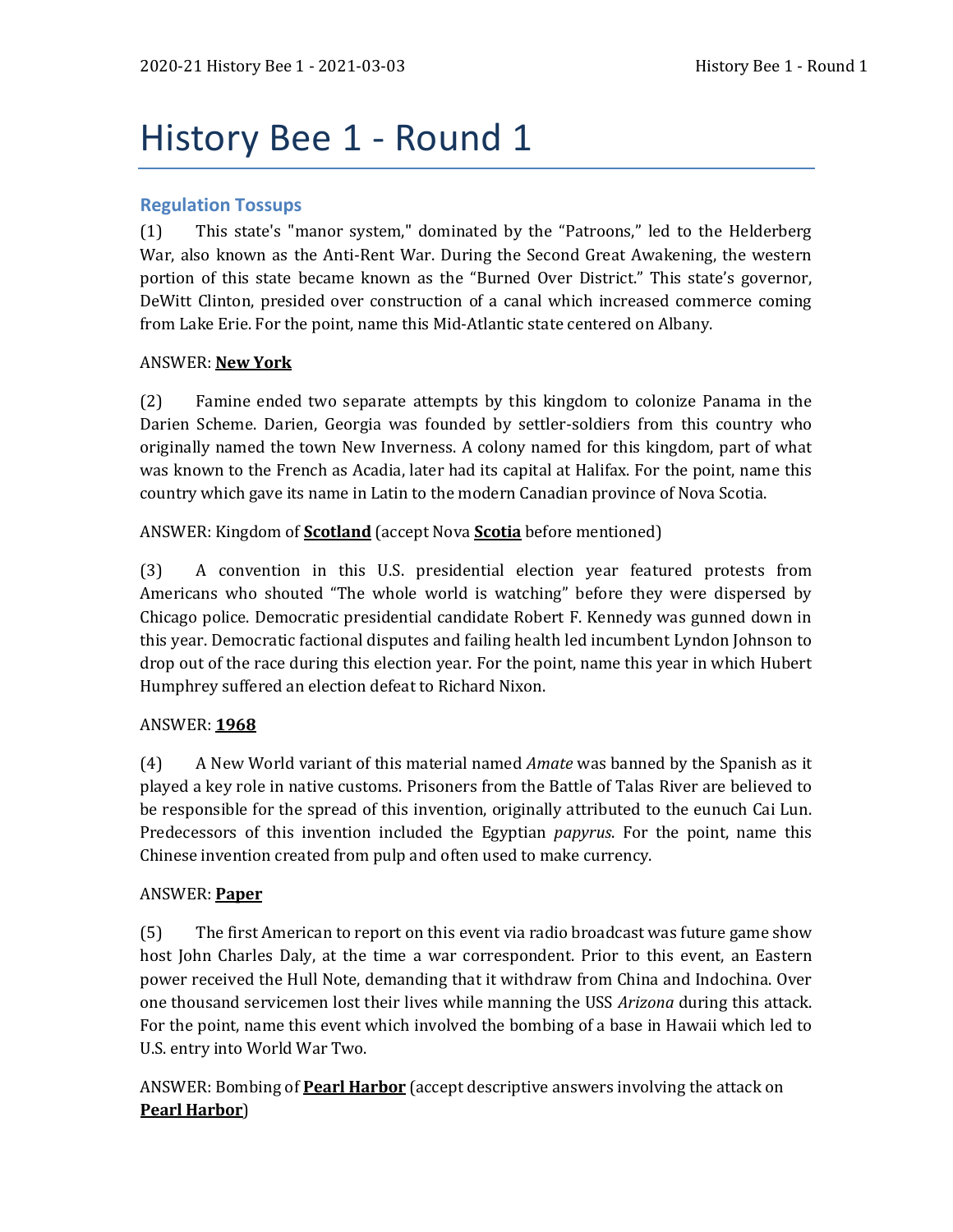(6) This man equated the Ottomans to the "Scourge of God" in his work *On War Against the Turks*. Nazi propagandist Julius Streicher publicly displayed this thinker's anti-Semitic treatise *On the Jews and their Lies*. This theologian discouraged the selling of indulgences as it deterred Christians from giving alms to the poor. For the point, name this German who wrote the *Ninety-Five Theses*.

# ANSWER: Martin **Luther**

(7) Sheheke [[sheh-HEH-kay]], a Mandan chief, accompanied the return journey of this expedition from his village on the Missouri River. Toussaint Charbonneau was hired for this expedition, because the organizers believed they would need the assistance of his wife, Sacagawea, as a translator. For the point, name this American expedition which was sent out to explore a large land purchase from France, deployed by Thomas Jefferson.

ANSWER: **Lewis and Clark** Expedition (accept the **Corps of Discovery** Expedition; accept words providing a similar meaning to "Expedition")

(8) Memorization and recitation of this work was standardized by the Viet Cong, and Võ Nguyên Giáp [[VAH HWIN YAHP]] attributed his victory at Dien Bien Phu [[DYUN BYUN FOO]] to this treatise. The first English translation of this work was by sinologist Lionel Giles. Including instruction to "Appear weak when you are strong, and strong when you are weak," for the point, what is this treatise on warfare by Sun Tzu [[soon DZOO]]?

## ANSWER: *The Art of War*

(9) This city is named after a Revolutionary War general who, along with Benedict Arnold, led the first invasion of Quebec. This city acted as the first capital of the Confederacy before the capital moved to Richmond. Martin Luther King, Jr. led marches from Selma to this state capital to protest the murder of Jimmie Lee Jackson. For the point, name this city in which a bus boycott erupted after Rosa Parks refused to give up her seat.

## ANSWER: **Montgomery** (accept Richard **Montgomery**)

(10) This man succeeded his father, known as "The Dragon," and his older brother, Mircea, as *voivode* after Hungarian regent John Hunyadi called for their heads. This ruler defeated a pretender, Dan the Younger, in a one-on-one duel and forced him to dig his own grave. This man gained notoriety as a despot after impaling Ottoman emissaries of the Sultan Mehmed II. For the point, name this prince of Wallachia [[wahl-AY-kee-ah]], the inspiration for the literary character, Dracula.

ANSWER: **Vlad Tepes** [[TSEP-esh]] (accept either underlined portion, be lenient on pronunciation of "Tepes"; accept **Vlad** the Impaler; accept **Vlad** Dracula; accept **Dracula** before mentioned; do not accept "Dracul")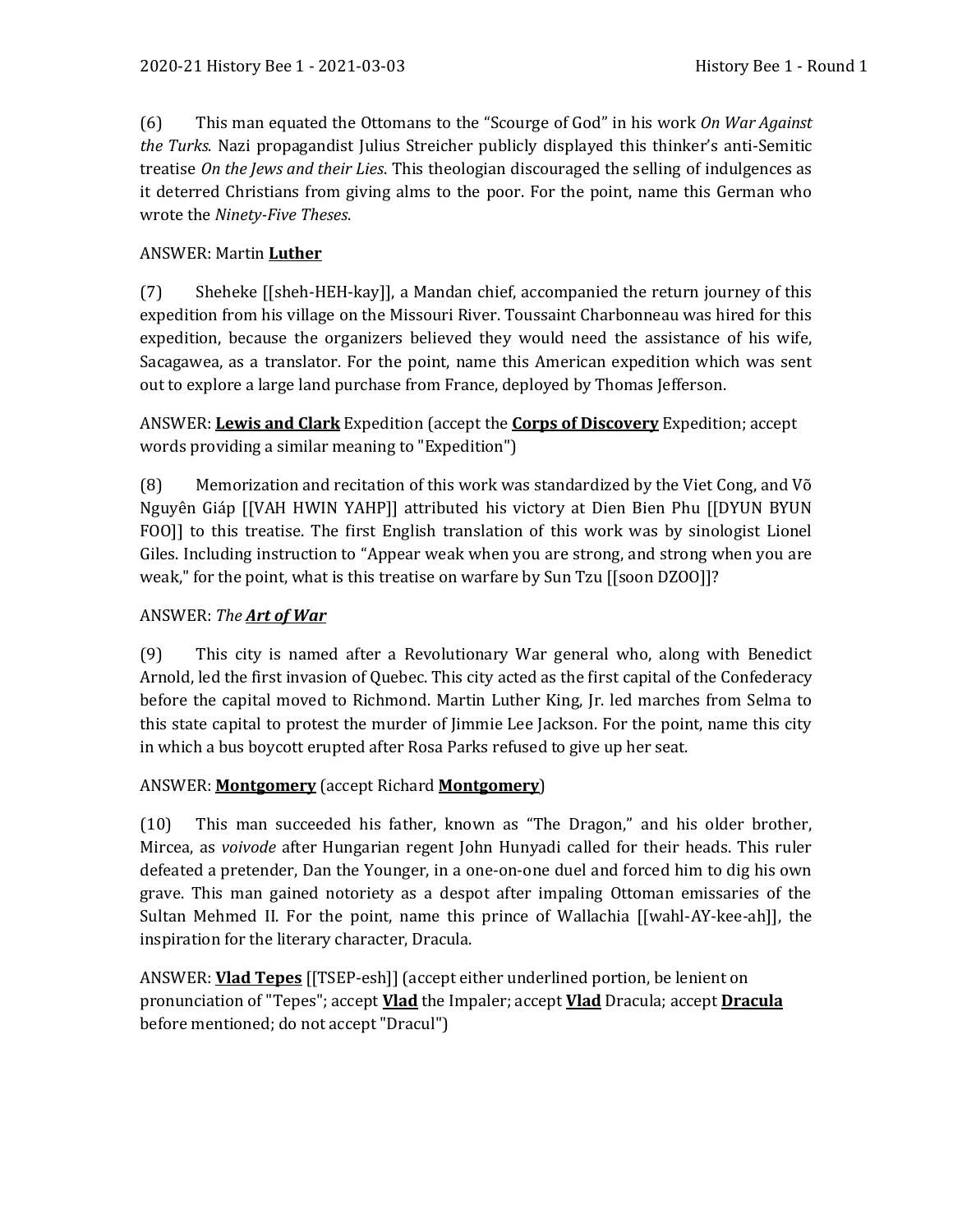(11) This campaign was abandoned by Joseph Brant and the Mohawk after the illconceived St. Leger [[SELL-in-jehr]] Expedition. Daniel Morgan's light infantry devastated the British line at this campaign's Battle of Freeman's Farm. The Convention Army, made up of the remnants of John Burgoyne's army during this campaign, were sent to POW camps in Massachusetts. For the point, name this 1777 campaign, a turning point of the American Revolution.

ANSWER: **Saratoga** Campaign (accept Battle(s) of **Saratoga**; accept Siege of **Fort Stanwix** or Siege of **Fort Schuyler** before "Daniel Morgan")

(12) A Louis Mountbatten-led recapture of this city during Operation Tiderace [[TIDErace]] forced the surrender of Seishirō Itagaki, but two of his Japanese soldiers continued fighting near this city alongside Chin Peng until 1989. Stamford Raffles negotiated the transfer of this city of 63 islands from the sultan of Johor to Britain, later facilitating the immigration of Chinese laborers to this city-state. For the point, name this city-state formerly led by Lee Kuan Yew, once a part of Malaysia.

# ANSWER: Republic of **Singapore**

(13) This woman became the wife of an heir presumptive after the fallout of the Lopukhina Conspiracy and with the support of Frederick the Great. This ruler's lover and minister, Grigory Potemkin, built false villages to deceive her. This monarch, who overthrew her spouse Peter III, had the Assignation Bank produce the first *ruble* [[ROO-buhl]] banknote. For the point, name this "Great" 18th century empress of Russia.

## ANSWER: **Catherine** the Great (or **Catherine** II)

(14) Ferdinando de' Medici's sponsorship of this man led to multiple collaborations with librettist Antonio Salvi. King Solomon anoints a title holy man in *Zadok the Priest*, composed by this man to coincide with the crowning of George II. King George I's request of this man to have a concert on the River Thames led to the composition *Water Music*. For the point, name this German-British composer of the oratorio, *Messiah*.

## ANSWER: George (or Georg) Frideric (or Frederick) **Handel**

(15) This man testified before HUAC [[HYOO-ACK]] regarding the socialist sympathies of actor and political activist Paul Robeson. Branch Rickey told this man that he was looking for a player "with guts enough not to fight back" against racists. The UCLA Bruins now play in a stadium named for this man who wore the number 42 while playing in Brooklyn. For the point, name this athlete who broke in with the Dodgers in 1947, becoming the first man to break the color barrier in baseball.

## ANSWER: Jack "Jackie" **Robinson**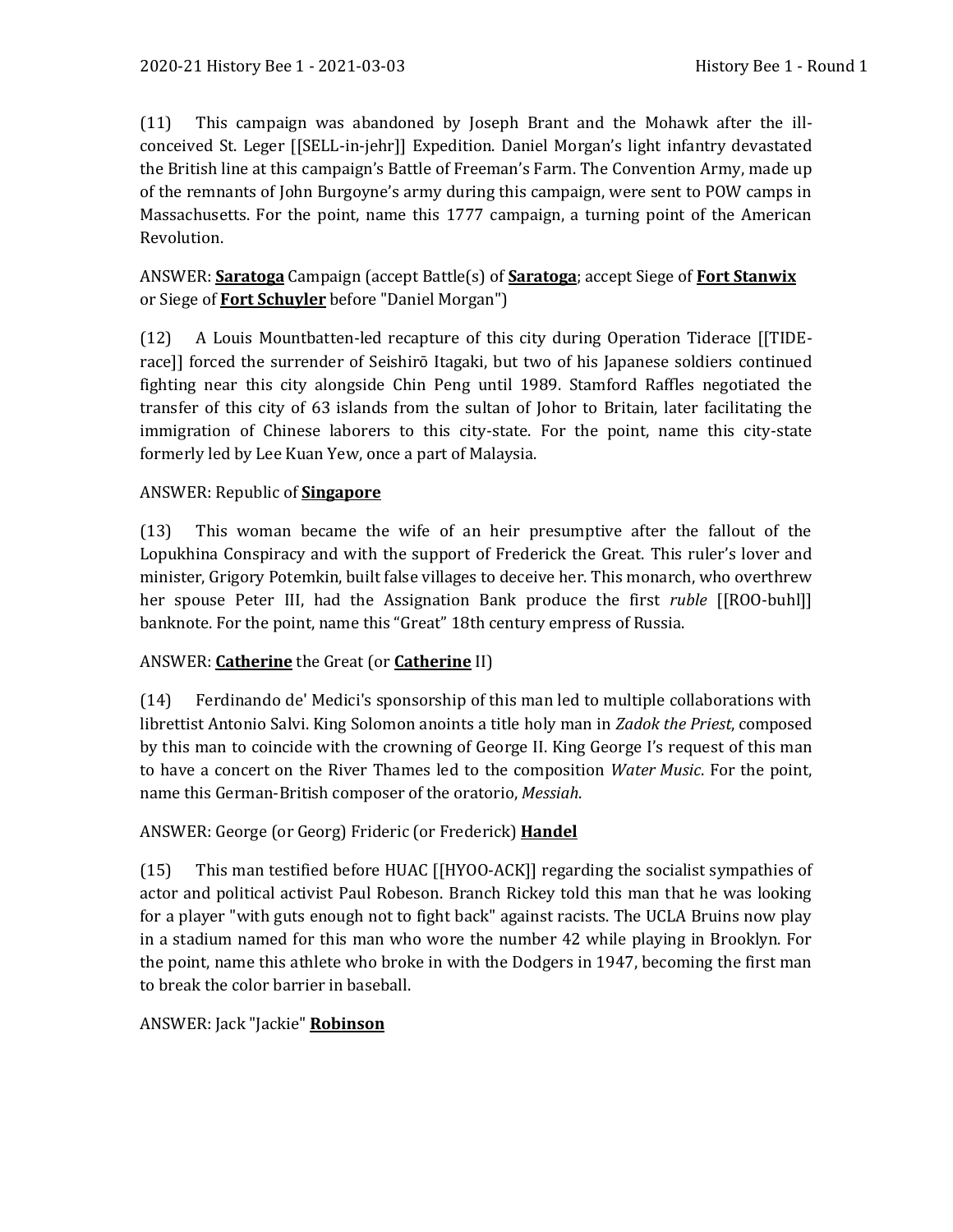(16) This man, who mobilized the *Llaneros* [[yah-NEHR-ohs]], passed an order known as the "Decree of War to the Death" to kill any *Peninsulares* who did not support his cause. The Battle of Los Horcones served as the culmination of this man's "Admirable Campaign" against the Spanish royalists. This man met his fellow *libertador*, José de San Martín, at the Guayaquil [[gwah-yah-KEEL]] Conference. For the point, name this "Liberator" of South America, the first president of Gran Colombia.

## ANSWER: Simón **Bolívar**

(17) A spy of this king named Hushai convinced a usurper to ignore the advice of the seer Ahithophel and fight a pitched battle at Ephraim [[EFF-rahm]] Woods. This man sent Uriah the Hittite into battle knowing that he would likely die, allowing this man to marry the beautiful Bathsheba. This monarch, the son of Jesse, arrived in Saul's court after being plucked from the pastures of Bethlehem. For the point, name this king of Israel, the slayer of the giant Goliath.

## ANSWER: **David**

(18) The destitution caused by this period of natural disaster is depicted in Dorothea Lange's *Migrant Mother*. The Joad family fled for California due to this ecological disaster in the novel *The Grapes of Wrath*. This event prompted the FDR administration to construct the Great Plains Shelterbelt to prevent soil erosion. For the point, name this Depression-era storm of sediment which affected Texas, Oklahoma, and most of the American Midwest.

#### ANSWER: **Dust Bowl**

(19) A mercenary named Naravas defected from this city only to return during the 240 B.C. Battle of the Bagradas River. It is disputed among archaeologists if this city practiced child sacrifice in reverence to the gods Tanit and Baal. This city was burned for seventeen days straight after its capture during the Third Punic War. For the point, name this "new city," the namesake of a North African empire which rivaled Rome throughout much of the 3rd century B.C.

#### ANSWER: **Carthage**

(20) This man and Herman Kallenbach led the experimental Tolstoy Community outside of Johannesburg. This man led the Champaran Agitation in Bihar to successfully advocate for local peasants who did not want to farm indigo. This man and his followers undertook a *Satyagraha* to Dandi to protest the salt taxes of the British Raj. For the point, name this "Mahatma," or Great Soul, a leader of non-violence in India.

#### ANSWER: Mohandas "Mahatma" **Gandhi**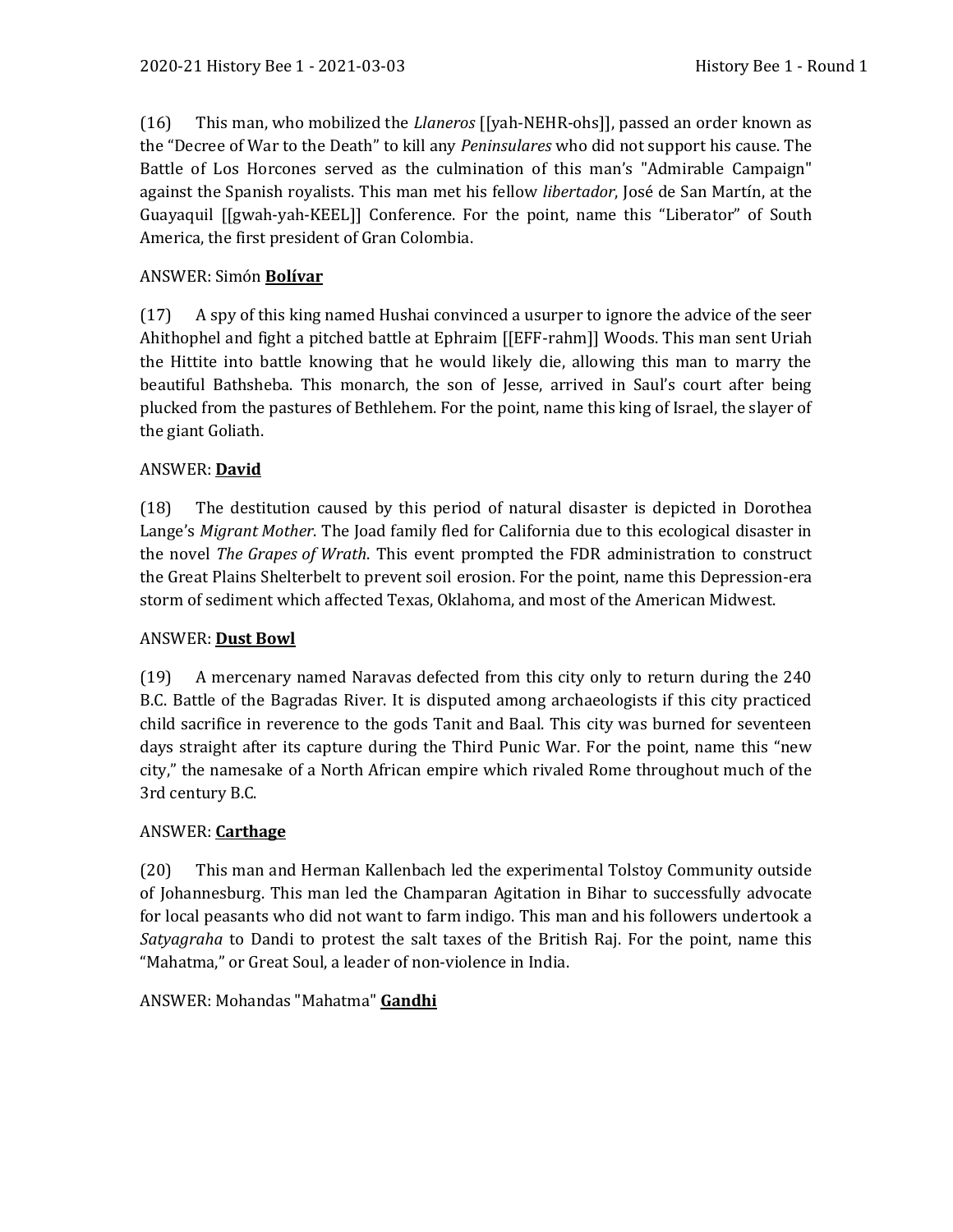(21) This man was married to the daughter of Zachary Taylor, but she died after they both contracted malaria in 1835. Franklin Pierce made this man his Secretary of War, after which he won election to the U.S. Senate from Mississippi for a second time. This man's cabinet included Secretary of War, John C. Breckinridge, and vice president, Alexander Stephens. For the point, what man served as the only president of the Confederate States of America?

## ANSWER: Jefferson **Davis**

(22) The New Age collective, Peace Order, occupied this site and clashed with police in the "Battle of the Beanfield." Geoffrey of Monmouth attributed this site's current location to the wizard Merlin, who sent Uther Pendragon and his allies to retrieve it piece-by-piece from Ireland. This site, which includes the "Heel Stone," sits on the Salisbury Plain. For the point, name this Neolithic, manmade stone formation in England

## ANSWER: **Stonehenge**

(23) After the folding of this nation's *Landsbanki*, De Nederlandsche Bank played a key role in this nation's avoidance of total financial collapse in 2008. This nation threatened to leave NATO after the U.K. violated their fishing rights during the Cod Wars. Erik the Red departed from this modern nation on his expedition to Greenland. For the point, name this island nation, once a part of Denmark, with capital at Reykjavík.

## ANSWER: Republic of **Iceland**

(24) An alternative to this settlement named Henricus was founded by Thomas Dale and later destroyed in a massacre led by Nemattanew. Various classes of colonists led by Roger Bacon torched this capital city in 1676. This city, which experienced the "Starving Times," sent an ill-fated envoy led by John Ratcliffe who died at the hands of the Powhatan Confederacy. For the point, name this first permanent British settlement in North America.

#### ANSWER: **Jamestown**

(25) Prior to this event, three allies planned to topple the leader of the Free Officer movement in the Protocol of Sèvres. This event's negotiations led to the reopening of the Straits of Tiran, providing maritime trade access to Aqaba [[OCK-ah-bah]]. This event, which led to the resignation of Anthony Eden, began when Gamal Abdel Nasser attempted to nationalize a waterway. For the point, name this "Crisis" caused by an Israeli attempt to seize the title canal from Egypt.

# ANSWER: **Suez** Crisis (accept **Second Arab-Israeli War**; accept **Tripartite Aggression**; accept **Sinai War**)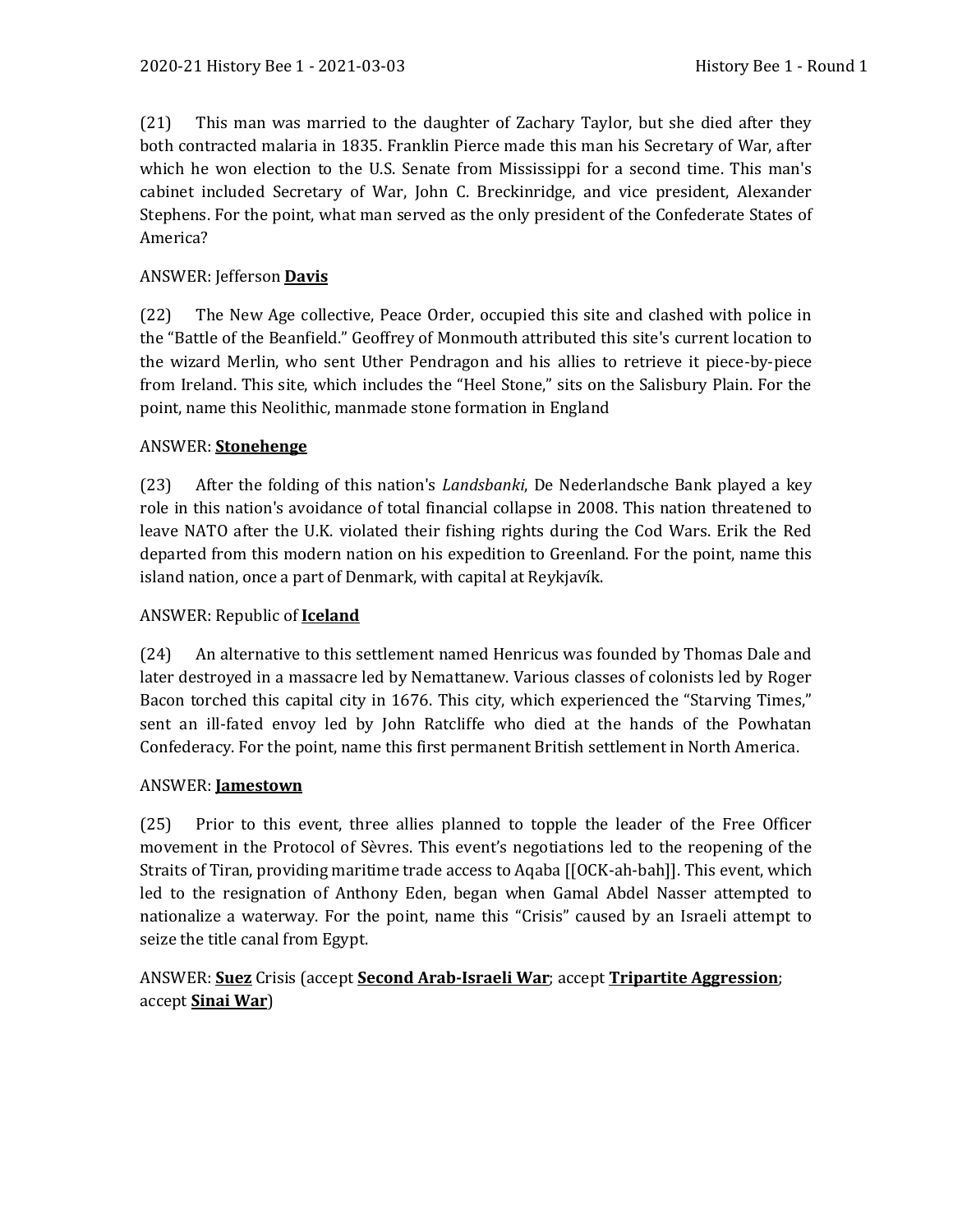(26) During this war, a hail storm killed over a thousand men-at-arms on Black Monday, leading one king to sign the Treaty of Brétigny. Marauding mercenaries during this war caused Charles VII to create modern France's first standing army, the *Compagnie d'ordonnance*. Henry V innovated the use of wooden stakes to protect longbowmen from cavalry at this war's Battle of Agincourt. For the point, name this lengthy Anglo-French conflict.

### ANSWER: **Hundred Years'** War

(27) This nation experienced a "Conscription Crisis" in 1944, caused by men derisively known as "Zombies" who refused to fight overseas. This nation deployed the Wolseley Expedition to put down the Louis Riel-led Red River Rebellion. This nation's first prime minister, John A. MacDonald, resigned after the Conservatives took bribes from his nation's namesake Pacific Railway. For the point, name this country with the provinces of Manitoba and Ontario.

#### ANSWER: **Canada**

(28) This city was ceded to a European power in the Convention of Chuenpi. Liu Jianlun [[loo zhan-LUN]] served as the first major "super spreader" of the SARS virus in this city in early 2003. A proposed extradition bill from Mainland China led to widespread 2019 protests in this city-state. For the point, name this former British holding, a special administrative zone on the Pearl River delta.

ANSWER: **Hong Kong** Special Administrative Region of the People's Republic of China (accept **HKSAR**)

(29) A work titled [this man]'s *Dangerous Idea* won philosopher Daniel Dennett the 1996 Pulitzer Prize for General Non-Fiction. Robert FitzRoy captained this man's voyage on the HMS *Beagle* during a quest to circumnavigate the world. Herbert Spencer applied this man's theory to a mechanism he called "Survival of the Fittest." For the point, name this naturalist who studied finches in the Galapagos Islands and conceived the Theory of Evolution.

#### ANSWER: Charles **Darwin**

(30) After this battle, John Lambert and his intelligentsia met at Villere's Plantation and decided to retreat back to Mobile. Pirates led by Jean Lafitte assisted the Americans against Edward Pakenham's forces during this battle, which occurred weeks after the signing of the Treaty of Ghent. For the point, name this 1815 victory by Andrew Jackson, fought after the end of the War of 1812, five miles from the French Quarter.

#### ANSWER: Battle of **New Orleans**